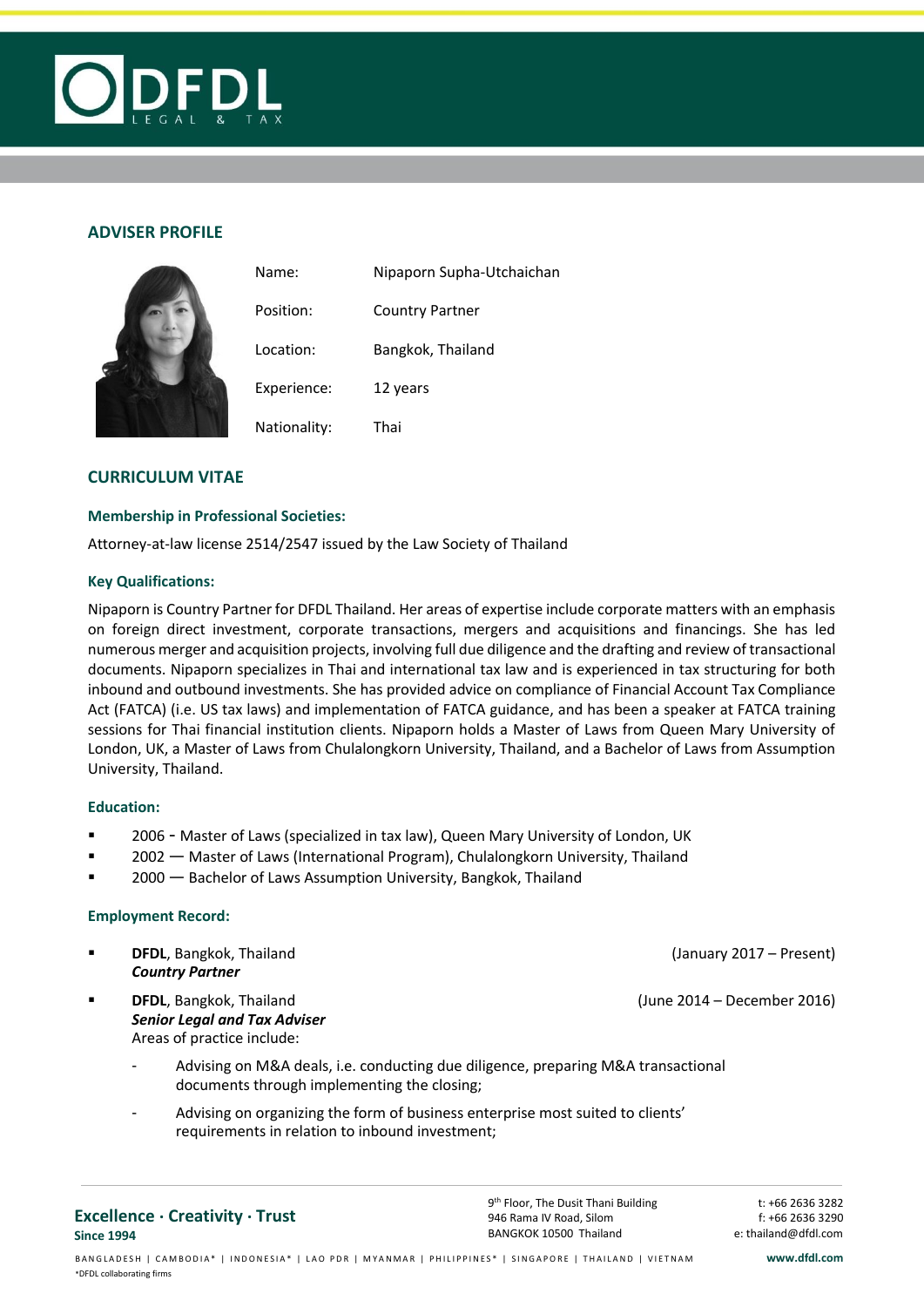

- Advising on Thai tax implications to multinational companies in respect of their international transactions, having regard to domestic tax laws, relevant double tax treaties and tax laws in other relevant jurisdictions; and
- Advising on the transfer of petroleum concessions, both between the affiliated companies and non-related companies, including assisting the clients in preparing applications for the transfer of the concession until the approval is granted.
- **KPMG Phoomchai Tax Ltd.** (October 2012 May 2014) *Tax Manager (International Tax team)*
- **DFDL**, Bangkok, Thailand **Communisties** ( June 2007 September 2012) *Senior Legal Adviser*
- **FBLP Legal Co., Ltd.**, Bangkok, Thailand (February 2007 May 2007) *Associate*
- **Frank International Ltd.**, Bangkok, Thailand (December 2002 August 2004) *Legal Consultant*

# **Details of Major Projects Undertaken**

# **Thailand**

# Focus on M&A and Inbound Investment Sectors

# **Acquisition of a Thai telecommunications company – Chinese company (2017)**

Assisted the client in conducting legal due diligence on the Thai telecommunications company and the related property required for operating its business in Thailand.

## **Inbound Investment - Atharv Cleantech Limited (2017)**

Advised an India-based developer in relation to the potential acquisition of development rights up to an aggregate of 50MW under the agricultural cooperative solar program for utility-scale solar operations.

### **Sale of Thai express food business – Clipper Holdings (2016 —2017)**

Advised on and implemented the capital and ownership restructuring of the client's business in the region, which involved companies in Singapore, Thailand, Lao P.D.R., Cambodia, Myanmar, and Hong Kong, to restructure ownership under one Thai holding company. Acted as a seller's counsel in relation to sale of a minority stake and issuance of new shares in a Thai holding company to a private equity fund.

## **Acquisition of biogas project in Thailand and Lao P.D.R. – Private equity firm (2016)**

Represented a private equity firm in acquiring shares in a Thai company engaging in renewable power projects in Thailand and the Lao P.D.R.

| Inbound Investment – French public transport operator                                                       | (2016) |
|-------------------------------------------------------------------------------------------------------------|--------|
| Advised a French public transport operator on a joint venture with Thai and foreign partners in bidding EPC |        |
| works in relation to Bangkok's Yellow line project and Pink line project underground railways.              |        |

| Acquisition of Waste-to-Energy project - Hong Kong company<br>Assisted a Hong Kong company in acquiring a target waste-to-energy developer.                                     | (2016) |
|---------------------------------------------------------------------------------------------------------------------------------------------------------------------------------|--------|
| Acquisition of online ticket company - Singapore investment fund<br>Assisted a buyer in conducting legal due diligence of the target and reviewing the transactional documents. | (2016) |
| Sale of a Thai lubricant trader company – BP Castrol<br>Represented a British company in the sale of its shares in a Thai lubricant trader company.                             | (2015) |
| Sale of Thai and Philippine packaging companies - Belgian company                                                                                                               | (2014) |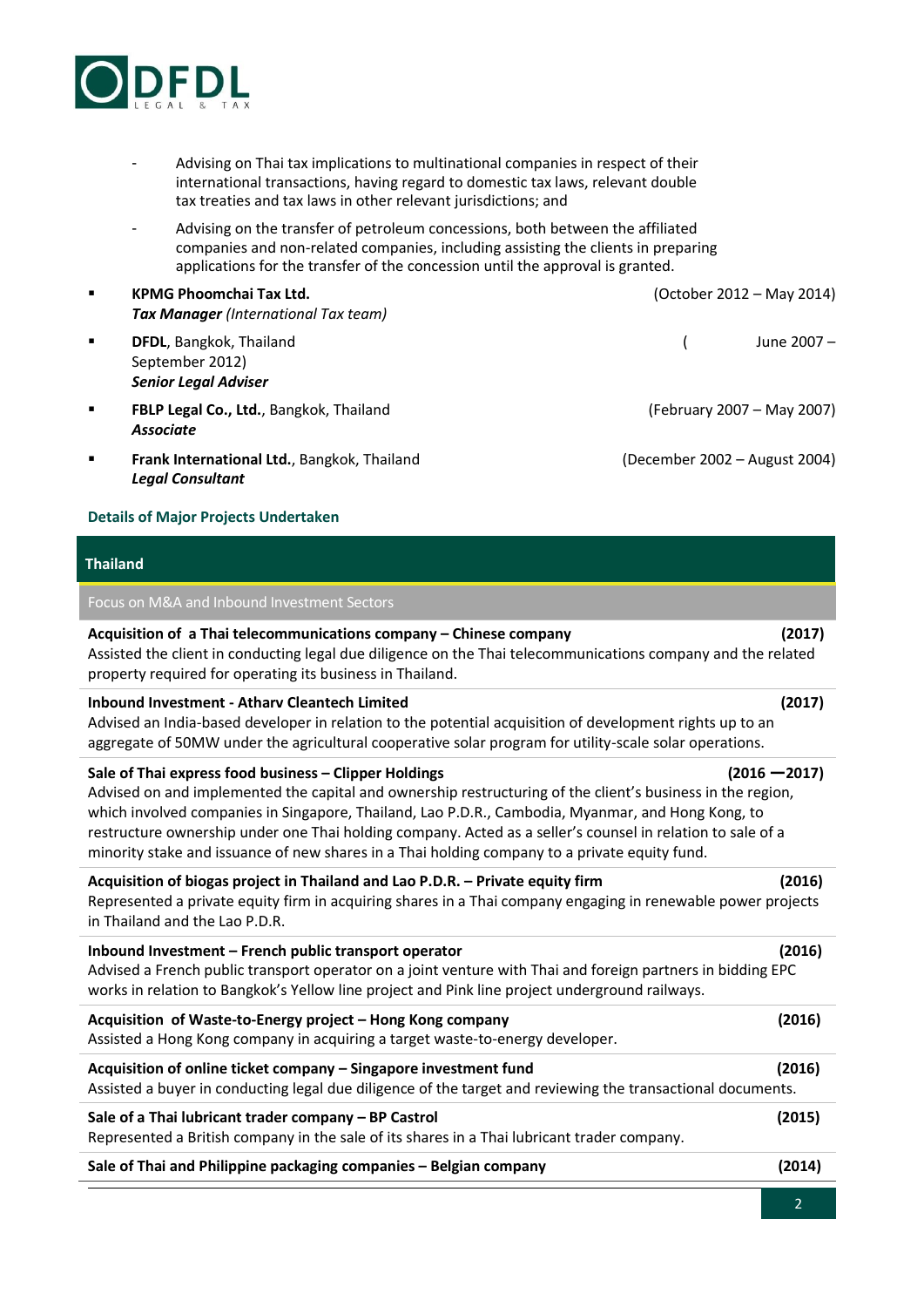

Represented a Belgian company in the sale of its entire shares in Thai and Philippine companies engaging in packaging business.

# **Inbound Investment – Chinese EPC company (Oil & Gas Business) (2014)**  Advised a Chinese EPC on investment structure in relation to the construction of wellhead-platform in Thailand. **Inbound Investment – French EPC company (Railway EPC Business) (2014)** Advised a French company on investment structure in relation to undertaking a railway project in Thailand. **Acquisition – Thai petroleum company (2014)** Represented a Canadian listed company (as a parent company) in selling a petroleum concessionaire company and advised the client on restructuring for tax optimization purpose. **Acquisition – Thai five star resort (2014)** Represented a Thai seller in negotiations with the buyer in selling shares in a Thai five star hotel. **Acquisition – Medical assistance company (2012)** Represented a French company in the acquisition of a medical assistance company, including conducting due diligence through reviewed relevant transactional documents. **Acquisition – THB 1,500 M – Kah Motor Sdn Bhd (2011)** Acted as project counsel to Kah Motor in relation to acquisition of a grade A serviced apartment on Sathorn Road, Bangkok. **Inbound Investment – LifeBrandz Group (2011)** Advised LifeBrandz (Singapore listed company) on restructuring of the operating companies and on investment in and operating of sports bar restaurants in Thailand. **Acquisition – Thai adhesive chemical production company (2011)** Represented a Thai venture capital in the acquisition of 20% of shares in a Thai chemical production company and prepared a shareholders agreement. **Acquisition – USD 175 M – China CAMC Engineering (2009)**  Acted as a project counsel for China CAMC Engineering in relation to a USD 175 M 120 MW co-generation power project in Pathumthani, Thailand. **Acquisition – Thai palm oil extract and biomass power plant (2009)** Represented a Thai listed company in the acquisition of assets from a biomass power plant company. **Inbound Investment – Guangdong Midea Electric (2009)**  Represented Guangdong Midea Electric (known as Midea) in negotiations and entering into a JV Agreement with Thai partners in respect of operating a trading business in Thailand. **Acquisition – THB 670 M – Pacific Assets Pcl (2008)**  Assisted with due diligence and acquisition of a grade A hotel and serviced apartment on Sathorn Road, Bangkok.

# Banking & Finance Sector

# **Asset Financing – Deutsche Bank (2014 — 2016)**

Assisted a lender's local counsel in relation to a global asset financing project and the subsequent amendments thereto; coordinated with the lead counsel and borrower's local counsel in reviewing the financing documents (Thai law perspective); prepared the Thai security documents and the Thai closing documents.

## **M&A Financing – Bank of America Merrill Lynch (2015 — 2016)**

Acted as a borrower's local counsel in relation to an M&A financing project; coordinated with the lead counsel and lender's local counsel in reviewing the financing documents (Thai law perspective); reviewed the Thai security documents and the Thai closing documents.

## $\overline{a}$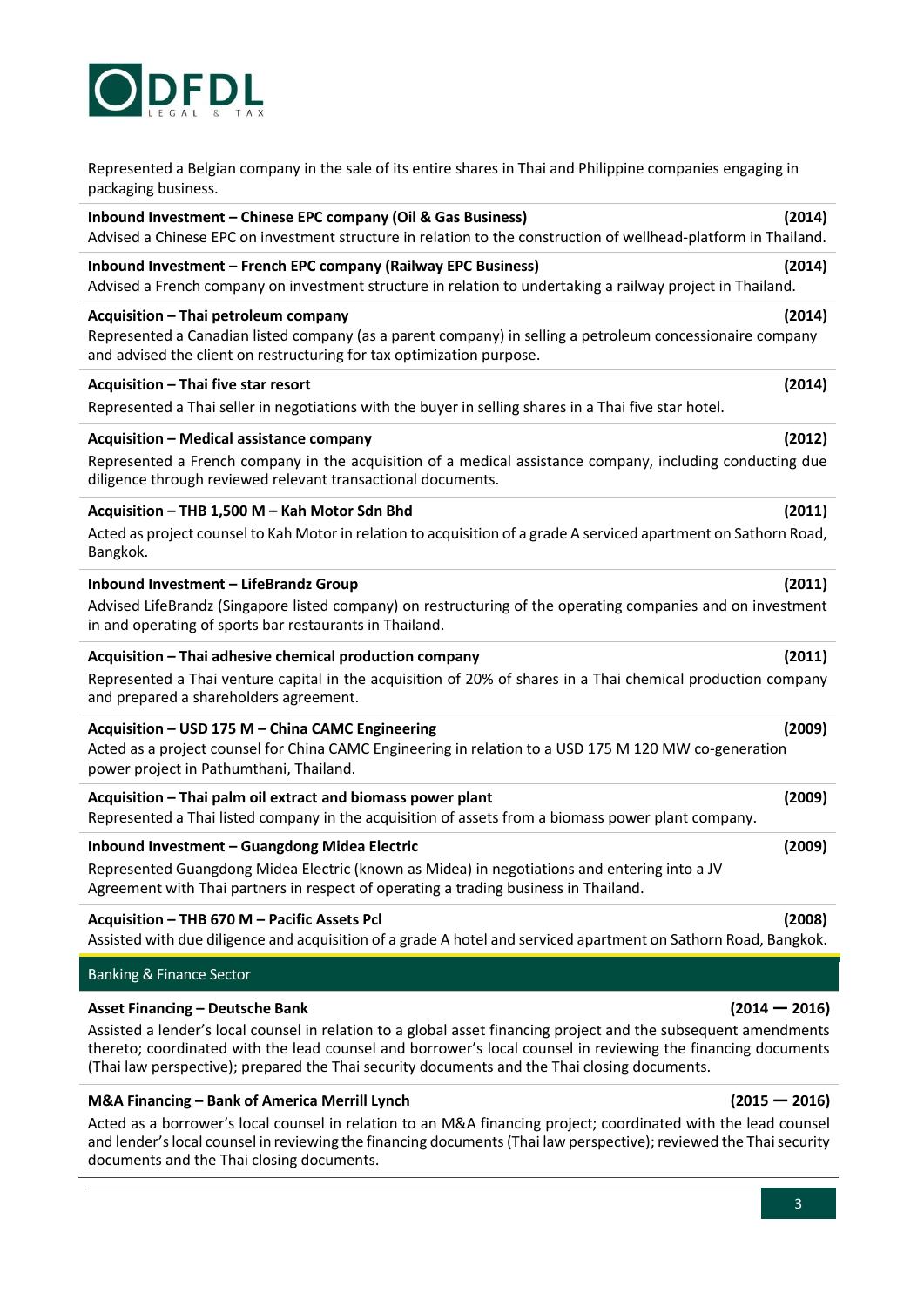# **Real Estate Financing – ASM (Hong Kong Private Fund) (Bridging Finance) (2014)**

Acted as a lender's counsel in relation to a real estate financing project; coordinated with the foreign counsel in preparing the foreign security documents; prepared financing documents, Thai security documents and Thai closing documents.

# **Banking Regulations - Swiss bank (2014)**

Advised a client on licenses or permits required for operating as a bank, securities broker, or other business similar to banks in Thailand.

# **Real Estate Financing – Argentinian company (2014)**

Acted as a lender's counsel in relation to a real estate financing project; advised on the structure of financing and security; prepared financing documents and security documents.

# **Real Estate Financing – OCBC (2009)**

Tax

Acted as a lender's counsel in relation to real estate financing project; prepared financing documents; Thai security documents; restructuring the facilities under the financing documents.

# **Tax Structuring Advice – Chinese EPC company (Oil and Gas Business) (2014)** Advised on tax structuring for undertaking a wellhead platform project in Thailand. **Tax Structuring Advice – French retail company (2014)** Advised on tax structuring for a French retail company in engaging in providing energy efficient solutions in Thailand. **Tax Structuring Advice – Chinese EPC company (Pipeline project) (2013)** Advised on tax structuring for undertaking an EPC pipeline project in Thailand. **Tax Structuring Advice –Group of hospitality companies (2013)** Advised on the tax implications for a Real Estate Investment Trust (REIT) structure, both pre and post REIT

structure.

## **Tax Structuring Advice – Petrochemical company (2013)** Advised on tax structuring for a petrochemical company's investment from France into Thailand and China.

**Tax Advice – Commercial aircraft leasing company (2012)** Advised on the tax implications of leasing aircraft by an Irish company to a Thai company under Thai laws and DTA.

# **Tax Advice – Kah Motor Company Sdn Bhd (2012)** Advised on tax structuring of an acquisition of a grade A serviced apartment on Sathorn Road, Bangkok.

**Tax Advice – International SOS (Thailand) (2011)** Advised on annual tax compliance of International SOS (Thailand) in the form of a Tax Review Report and on tax optimization in respect of operating payments and income.

# **Tax Advice – Ducati Motor (Thailand) (2011)**

Advised on the tax implications of operating arrangements/agreements of Ducati Motor (Thailand) under the Thai Revenue Code and relevant Double Tax Agreements. Further advised on tax optimization in respect of operating payments and income.



- 
-